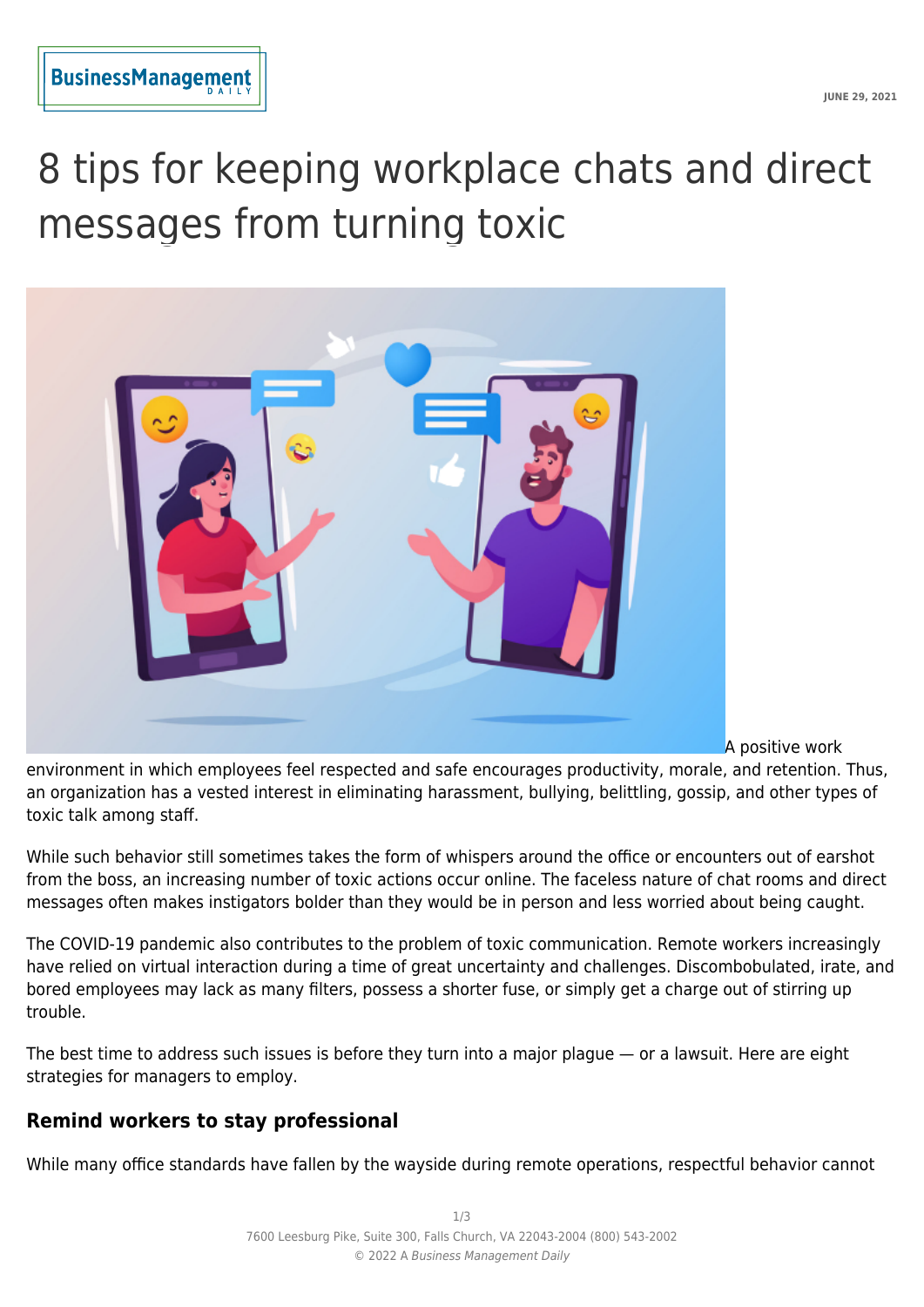be among them. Proper treatment of others must endure whether dressed in sweatpants at home or sporting a suit on the fifth floor of a high-rise.

Slack and similar communication outlets add to the casual atmosphere. While this informal environment helps to maintain workplace culture among a scattered team, employees cannot consider it a free-for-all. Bonding over pets and shared recipes is one thing; spouting racist comments is quite another. Make certain everyone knows to follow the same advice given to junior high students: If you wouldn't say it to someone's face, don't say it online.

## **Point out interpretation problems**

Without the aid of body language, facial expressions, and tone, messages may be received differently than the sender intended. Jokes may not come out as funny, and bold type or all caps can come off as hostile.

Don't assume people inherently know how to communicate properly in chats, DMs, or emails. Encourage workers to think about what they write, aim for clarity, and reread words before sending. Insist that anything potentially sensitive or confusing gets handled via video conferencing to maximize understanding.

## **Educate staff on policy**

If your employee handbook lacks information on cyber behavior, add it now. Then, make everyone aware of expectations and consequences. Highlight, too, that electronic messages on company devices and communication channels are property of the organization and subject to back-up, download, and review.

### **Provide outlets to report improper behavior**

Let employees know that you want questionable comments drawn to management's attention. Whether on-site or remote, every person should know who to notify and by what method.

Managers aren't always privy to what goes on behind the scenes, so it pays to enlist the help of everyone on staff. Bystanders who witness toxic talk, however, may be reluctant to come forward. Anonymous, periodic surveys offer a place to alert the company to possible problems, such as a chat room that routinely includes sexist remarks.

## **Conduct one-to-one check-ins**

Talking with team members individually on a routine basis provides the opportunity to learn more about each person's experiences at the company. You may get wind of talk that's making the employee uncomfortable at a much earlier stage rather than first hearing of it when someone files a formal complaint or quits.

Personal meetings also may cut down on toxic talk about management. Such interaction boosts connection and shows that the organization cares about each worker.

## **Don't ignore complaints**

Awareness of toxic talk is just the first step. Managers need to act in accordance with company policy to address a problem and follow up on it. Failure to do so disheartens victims and sends perpetrators the message that nobody cares to confront them.

## **Stay alert**

Try to spot signs of trouble. Doing so may be more difficult when dealing with remote staff, but it pays to make